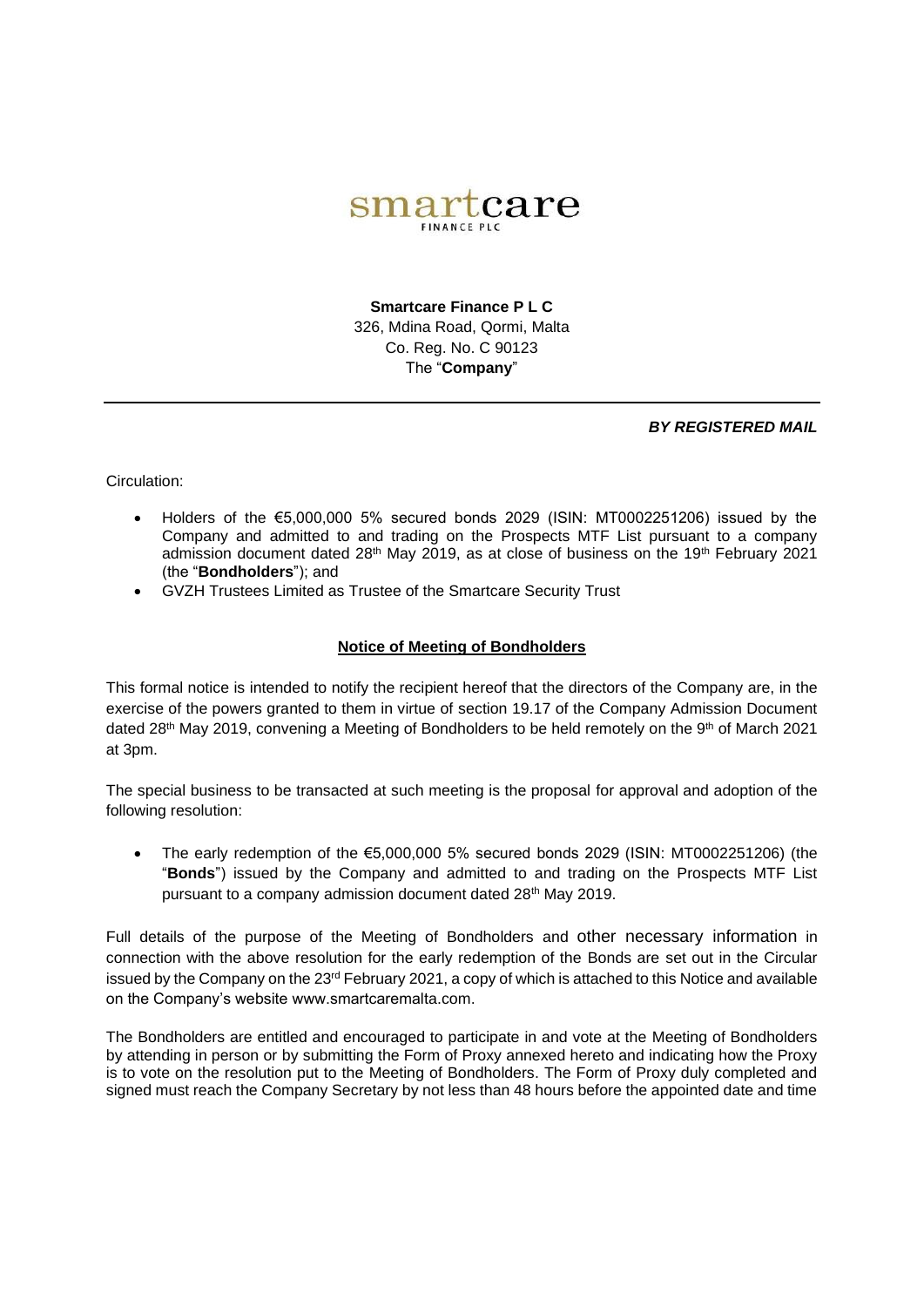of the Meeting of Bondholders (i.e. by 3pm of 7<sup>th</sup> March 2021) either by hand or by postal mail to the registered office of the Company (Smartcare Finance Plc, Dar Pinto, 326, Mdina Road, Qormi).

Bondholders wishing to ask questions pertinent and related to the above resolution to be put forward at the Meeting of Bondholders may do so in advance, by sending such questions in writing to the Company Secretary by hand or by postal mail to the abovementioned address or by email on [secretary@smartcaremalta.com](mailto:secretary@smartcaremalta.com) to be received by not later than 48 hours before the appointed date and time of the meeting (i.e. by 3pm of  $7<sup>th</sup>$  March 2021). Questions will be answered by the directors or by such person as the directors may delegate for that purpose. The Company shall provide an answer to the questions on its website www.smartcaremalta.com within 48 hours from the termination of the meeting. The Company may provide an overall answer to questions having the same content.

## **Bondholders are invited to contact the Company by telephone on 21820223 during office hours or by email on secretary@smartcaremalta.com to obtain an understanding of and details relating to accessibility and attendance at the Meeting of Bondholders to be held remotely.**

Any Bondholder unable to attend may appoint a proxy by completing, signing and returning the Form of Proxy attached hereto to the Company Secretary before the meeting is scheduled to be held. A proxy need not be a Bondholder.

Dated: 23rd February 2021

By order of the Board

\_\_\_\_\_\_\_\_\_\_\_\_\_\_\_\_\_ Katia Cachia **Company Secretary**

*cc. Malta Stock Exchange cc. Calamatta Cuschieri Investment Services Limited*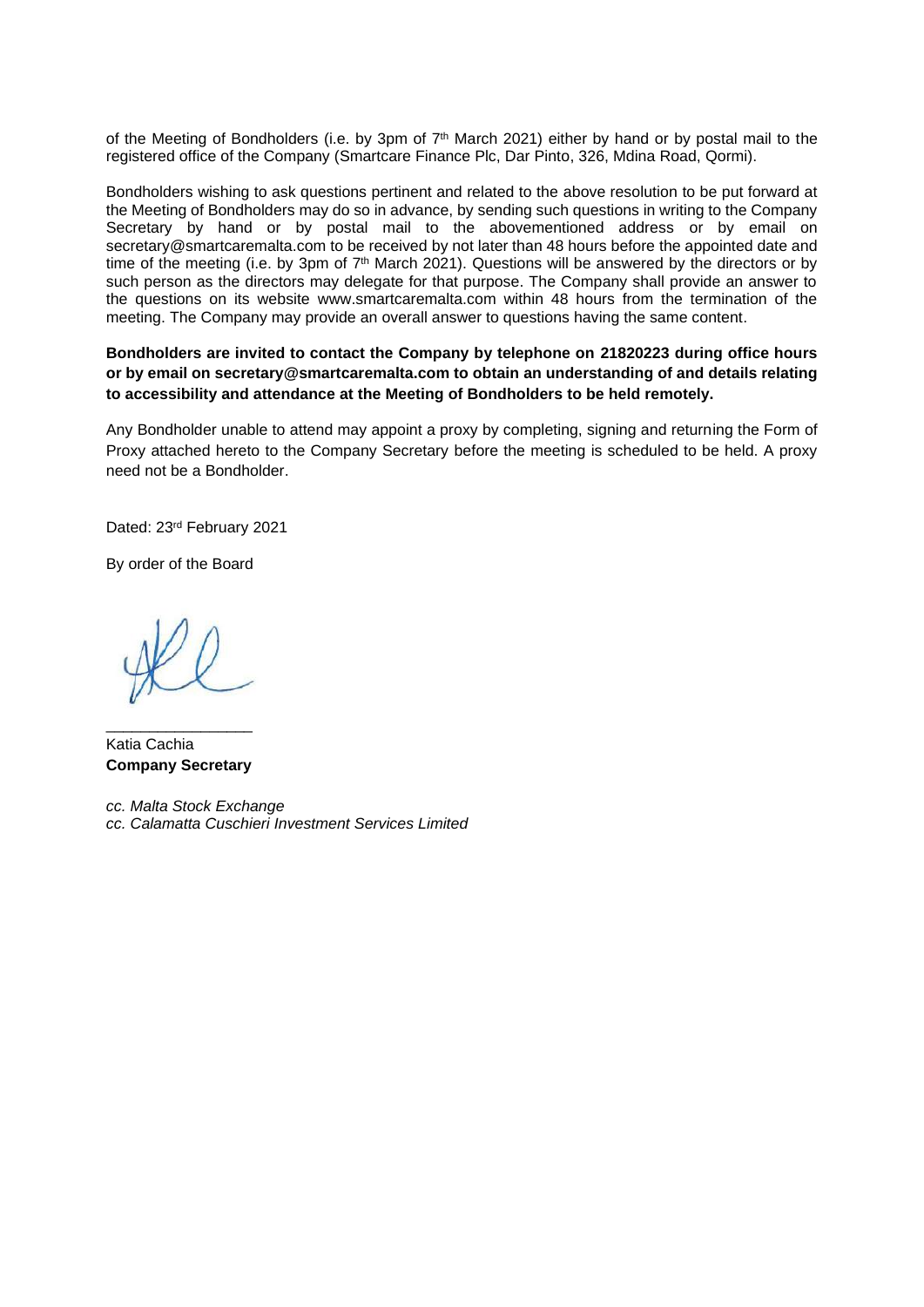| <b>Form of Proxy</b>                                   |  |  |                                                                                                                                                                                                                      |
|--------------------------------------------------------|--|--|----------------------------------------------------------------------------------------------------------------------------------------------------------------------------------------------------------------------|
|                                                        |  |  |                                                                                                                                                                                                                      |
|                                                        |  |  | holder of the €5,000,000 5% secured bonds 2029 (ISIN: MT0002251206) issued by the Company, hereby                                                                                                                    |
|                                                        |  |  |                                                                                                                                                                                                                      |
|                                                        |  |  | (holder of ID Card ________________) as my proxy to receive or waive notice of, to attend and vote for                                                                                                               |
| any adjournment thereof.                               |  |  | me on my behalf at the meeting of bondholders of the Company to be held on the 9th March 2021 and at                                                                                                                 |
| Signed this _____________ day of ____________ 2021.    |  |  |                                                                                                                                                                                                                      |
| ----------------------<br>Name:<br>in the presence of: |  |  |                                                                                                                                                                                                                      |
| Name:                                                  |  |  |                                                                                                                                                                                                                      |
| *OPTIONAL:                                             |  |  | This form is to be used in favour of / against the resolution put forward for approval at the Meeting of<br>Bondholders of the Company - OR - unless otherwise instructed, the proxy will vote as he/she thinks fit. |
| Signed this ___________ day of ______________ 2021.    |  |  |                                                                                                                                                                                                                      |